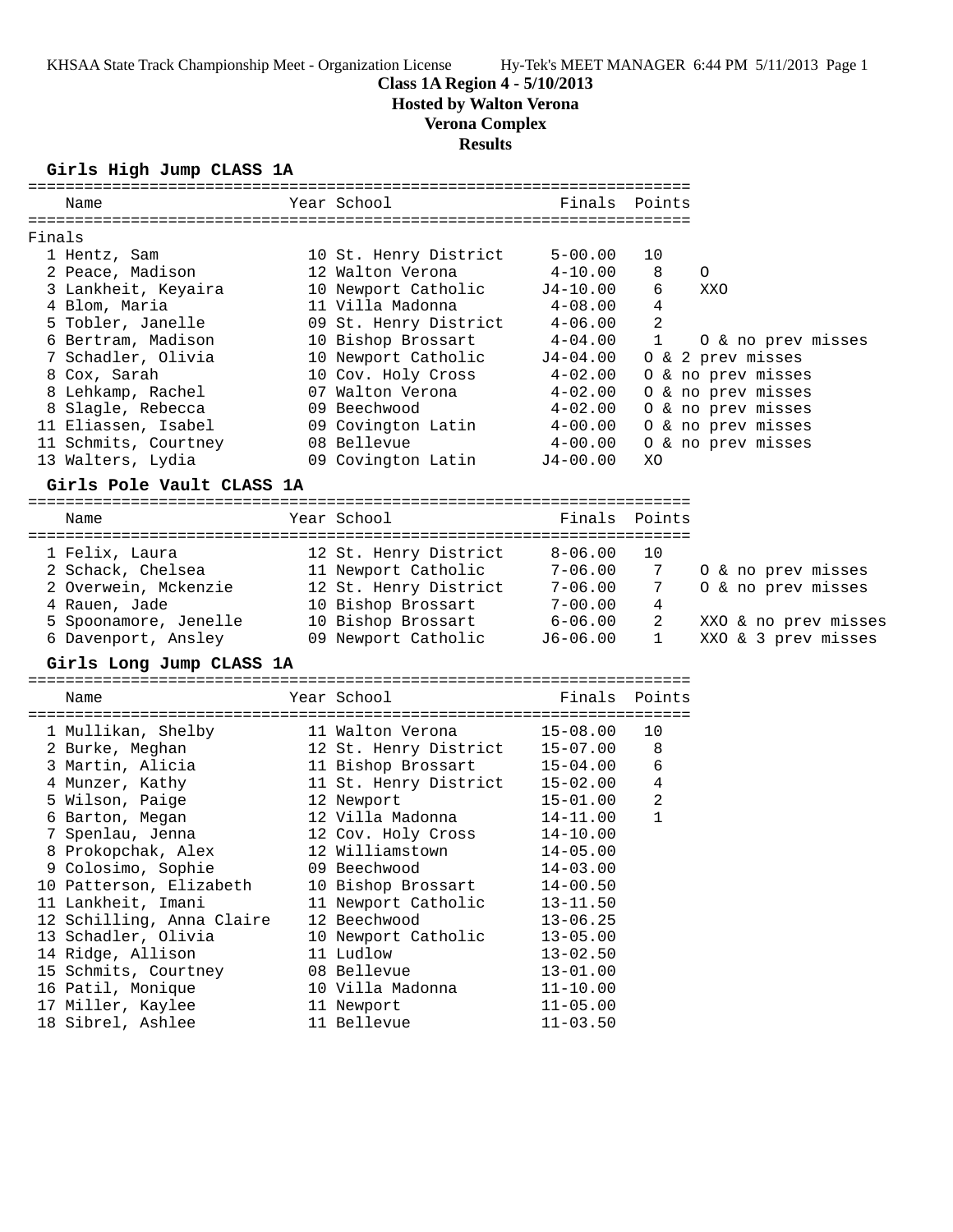## **Class 1A Region 4 - 5/10/2013**

**Hosted by Walton Verona**

## **Verona Complex**

## **Results**

## **Girls Triple Jump CLASS 1A**

| Name                     | Year School           | Finals       | Points       |
|--------------------------|-----------------------|--------------|--------------|
| 1 Burke, Meghan          | 12 St. Henry District | $33 - 11.00$ | 10           |
| 2 Eltzroth, Celia        | 11 St. Henry District | $33 - 02.00$ | 8            |
| 3 Mullikan, Shelby       | 11 Walton Verona      | $32 - 09.00$ | 6            |
| 4 Brown, Suzi            | 11 Bishop Brossart    | $32 - 08.00$ | 4            |
| 5 Colosimo, Sophie       | 09 Beechwood          | $31 - 07.25$ | 2            |
| 6 Schadler, Olivia       | 10 Newport Catholic   | $31 - 06.75$ | $\mathbf{1}$ |
| 7 Barton, Megan          | 12 Villa Madonna      | $30 - 09.00$ |              |
| 8 Prokopchak, Alex       | 12 Williamstown       | $30 - 02.00$ |              |
| 9 Schilling, Anna Claire | 12 Beechwood          | $30 - 00.00$ |              |
| 10 Wells, Emily          | 09 Walton Verona      | $29 - 06.50$ |              |
| 11 Lankheit, Keyaira     | 10 Newport Catholic   | $28 - 11.00$ |              |
| 12 Ridge, Allison        | 11 Ludlow             | $28 - 05.00$ |              |
| 13 Patil, Monique        | 10 Villa Madonna      | $27 - 00.00$ |              |
| 14 Todd, Carrie          | 10 Bishop Brossart    | $26 - 04.25$ |              |
| -- Schoultheis, Bridget  | 12 Dayton             | FOUL         |              |
|                          |                       |              |              |

## **Girls Shot Put CLASS 1A**

| Name                  | Year School States School | Finals Points |                |
|-----------------------|---------------------------|---------------|----------------|
| 1 Lukens, Abbie       | 11 Newport Catholic       | 36-01.50      | 10             |
| 2 Dumaine, Lauren     | 12 Villa Madonna          | 34-03.00      | 8              |
| 3 Zwick, Heidi        | 12 Walton Verona          | $30 - 04.00$  | 6              |
| 4 Kuetemeyer, Brooke  | 11 Newport Catholic       | $30 - 03.25$  | 4              |
| 5 Tobler, Cheyenne    | 12 St. Henry District     | $30 - 01.00$  | $\overline{2}$ |
| 6 Powell, Emily       | 12 Bishop Brossart        | 28-02.00      | $\mathbf{1}$   |
| 7 Harlan, Sierra      | 12 St. Henry District     | $26 - 05.50$  |                |
| 8 Ashcraft, Kristen   | 12 Ludlow                 | $25 - 04.00$  |                |
| 9 Stoddart, Molly     | 12 Villa Madonna          | $24 - 08.00$  |                |
| 10 Bertram, Mackenzie | 12 Bishop Brossart        | $22 - 10.50$  |                |
| 11 Wilson, Paige      | 12 Newport                | $22 - 09.75$  |                |
| 12 Walling, Maranda   | 11 Dayton                 | $22 - 08.50$  |                |
| 13 Marlow, Christina  | 07 Dayton                 | $22 - 01.00$  |                |
| 14 Brammer, Katie     | 10 Beechwood              | $21 - 10.50$  |                |
| 15 Welte, Caitlyn     | 10 Walton Verona          | $21 - 00.25$  |                |
| 16 Miller, Kaylee     | 11 Newport                | $20 - 01.00$  |                |
| 17 Maehren, Brooke    | 08 Bellevue               | $19 - 07.50$  |                |
| 18 Faeth, Rebecca     | 10 Cov. Holy Cross        | $18 - 08.75$  |                |
| 19 Daugherty, Tara    | 11 Ludlow                 | $18 - 02.25$  |                |
|                       |                           |               |                |

## **Girls Discus Throw CLASS 1A**

| Name                 | Year School           | Finals Points |                |
|----------------------|-----------------------|---------------|----------------|
| 1 Lukens, Abbie      | 11 Newport Catholic   | $113 - 03$    | 10             |
| 2 Dumaine, Lauren    | 12 Villa Madonna      | $100 - 08$    | - 8            |
| 3 Zwick, Heidi       | 12 Walton Verona      | $96 - 01$     | 6              |
| 4 Kuetemeyer, Brooke | 11 Newport Catholic   | $95 - 01$     | $\overline{4}$ |
| 5 Tobler, Cheyenne   | 12 St. Henry District | $87 - 02$     | 2              |
| 6 Powell, Emily      | 12 Bishop Brossart    | $86 - 09$     | $\overline{1}$ |
| 7 Bertram, Mackenzie | 12 Bishop Brossart    | $80 - 03$     |                |
| 8 Harlan, Sierra     | 12 St. Henry District | $76 - 05$     |                |
|                      |                       |               |                |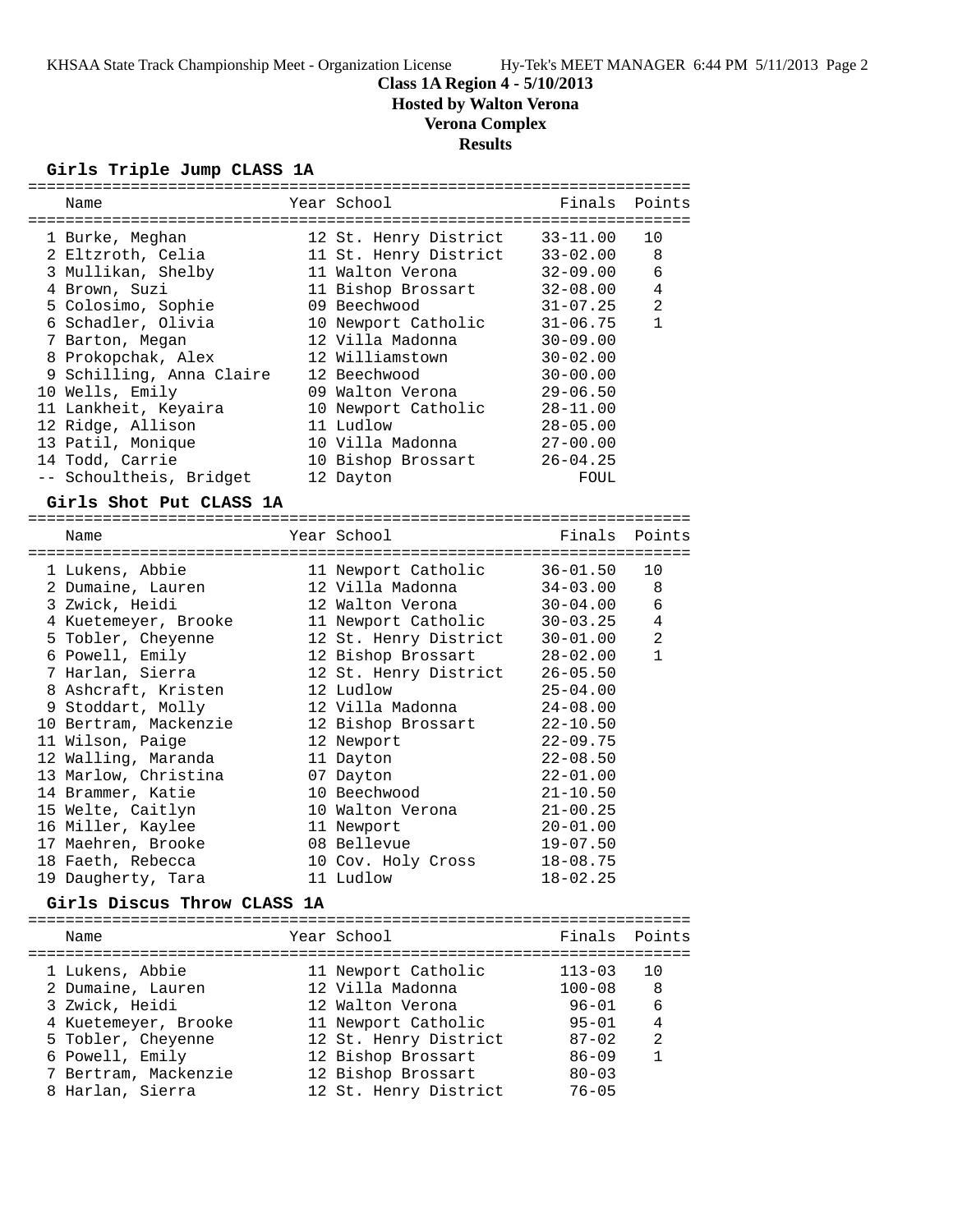**Class 1A Region 4 - 5/10/2013**

**Hosted by Walton Verona**

## **Verona Complex**

### **Results**

### **....Girls Discus Throw CLASS 1A**

| 9 Faeth, Rebecca     | 10 Cov. Holy Cross | $71 - 01$ |
|----------------------|--------------------|-----------|
| 10 Warndorf, Haley   | 08 Ludlow          | $69 - 11$ |
| 11 Marlow, Christina | 07 Dayton          | $67 - 10$ |
| 12 Welte, Caitlyn    | 10 Walton Verona   | $67 - 01$ |
| 13 Ashcraft, Kristen | 12 Ludlow          | $60 - 09$ |
| 14 Hubbard, Danielle | 09 Dayton          | $57 - 05$ |
| 15 Maehren, Brooke   | 08 Bellevue        | $56 - 05$ |
| 16 Stoddart, Molly   | 12 Villa Madonna   | $56 - 00$ |
| 17 Brammer, Katie    | 10 Beechwood       | $51 - 08$ |

#### **Boys High Jump CLASS 1A**

| Name                 | Year School           | Finals Points |          |            |
|----------------------|-----------------------|---------------|----------|------------|
| 1 Aldridge, Craig    | 12 St. Henry District | $5 - 10.00$   | 10       |            |
| 2 Eibel, Austin      | 12 St. Henry District | $5 - 08.00$   | 8        | O          |
| 3 Heil, Graeham      | 12 Newport Catholic   | $J5 - 08.00$  | 6        | XO         |
| 4 Shover, Max        | 11 Beechwood          | $J5 - 08.00$  | 4        | <b>XXO</b> |
| 5 Goller, Mark       | 10 Bishop Brossart    | $5 - 06.00$   | 2        |            |
| 6 Talley, Jack       | 10 Beechwood          | $5 - 04.00$   |          |            |
| 7 Hutchinson, Dustin | 10 Walton Verona      | $5 - 02.00$   | $\Omega$ |            |
| 8 Donnelly, Joe      | 10 Bishop Brossart    | $J5 - 02.00$  | XO       |            |
| 9 Barrett, Zachary   | 10 Bellevue           | $J5 - 02.00$  | XXO      |            |
| -- Johnson, Nick     | 11 Newport Catholic   | ΝH            |          |            |
| -- Stephenson, Blake | 10 Bellevue           | ΝH            |          |            |

#### **Boys Pole Vault CLASS 1A**

### ======================================================================= Name Year School Finals Points ======================================================================= 1 Frey, Austin 12 Bishop Brossart 11-00.00 10 2 Staub, Nick 10 St. Henry District 10-06.00 8 3 Hardt, Nick 11 Newport Catholic 9-00.00 6 4 Overberg, Michael 12 St. Henry District 8-06.00 4 O 5 Hazeres, Alec 10 Bellevue J8-06.00 2 XO 6 Bricking, Jeremy 10 Newport Catholic 8-00.00 1 -- Zach, Class 12 Bishop Brossart NH

## **Boys Long Jump CLASS 1A**

| Name                                                                                                                                                                                                              | Year School                                                                                                                                                                                                   | Finals Points                                                                                                                                                                |                                                    |
|-------------------------------------------------------------------------------------------------------------------------------------------------------------------------------------------------------------------|---------------------------------------------------------------------------------------------------------------------------------------------------------------------------------------------------------------|------------------------------------------------------------------------------------------------------------------------------------------------------------------------------|----------------------------------------------------|
| 1 Hartig, Jacob<br>2 Aldridge, Craig<br>3 Crook, Clark<br>4 Shover, Max<br>5 Conley, Deion<br>6 Stephenson, Blake<br>7 Smith, Scott<br>8 Everett, Devon<br>9 Lewis, Michael<br>10 Ferraro, J.P.<br>11 Swope, Zach | 12 Bishop Brossart<br>12 St. Henry District<br>09 Walton Verona<br>11 Beechwood<br>10 Dayton<br>10 Bellevue<br>10 Walton Verona<br>11 Beechwood<br>11 Newport<br>10 St. Henry District<br>09 Newport Catholic | $21 - 00.75$<br>$20 - 06.75$<br>$19 - 03.00$<br>$18 - 11.00$<br>$18 - 08.00$<br>$17 - 08.75$<br>$17 - 07.75$<br>$17 - 03.00$<br>$17 - 02.00$<br>$17 - 01.75$<br>$15 - 11.25$ | 10<br>- 8<br>6<br>$\overline{4}$<br>$\mathfrak{D}$ |
| 12 Seiter, Bannon                                                                                                                                                                                                 | 10 Newport Catholic                                                                                                                                                                                           | $15 - 02.25$                                                                                                                                                                 |                                                    |
|                                                                                                                                                                                                                   |                                                                                                                                                                                                               |                                                                                                                                                                              |                                                    |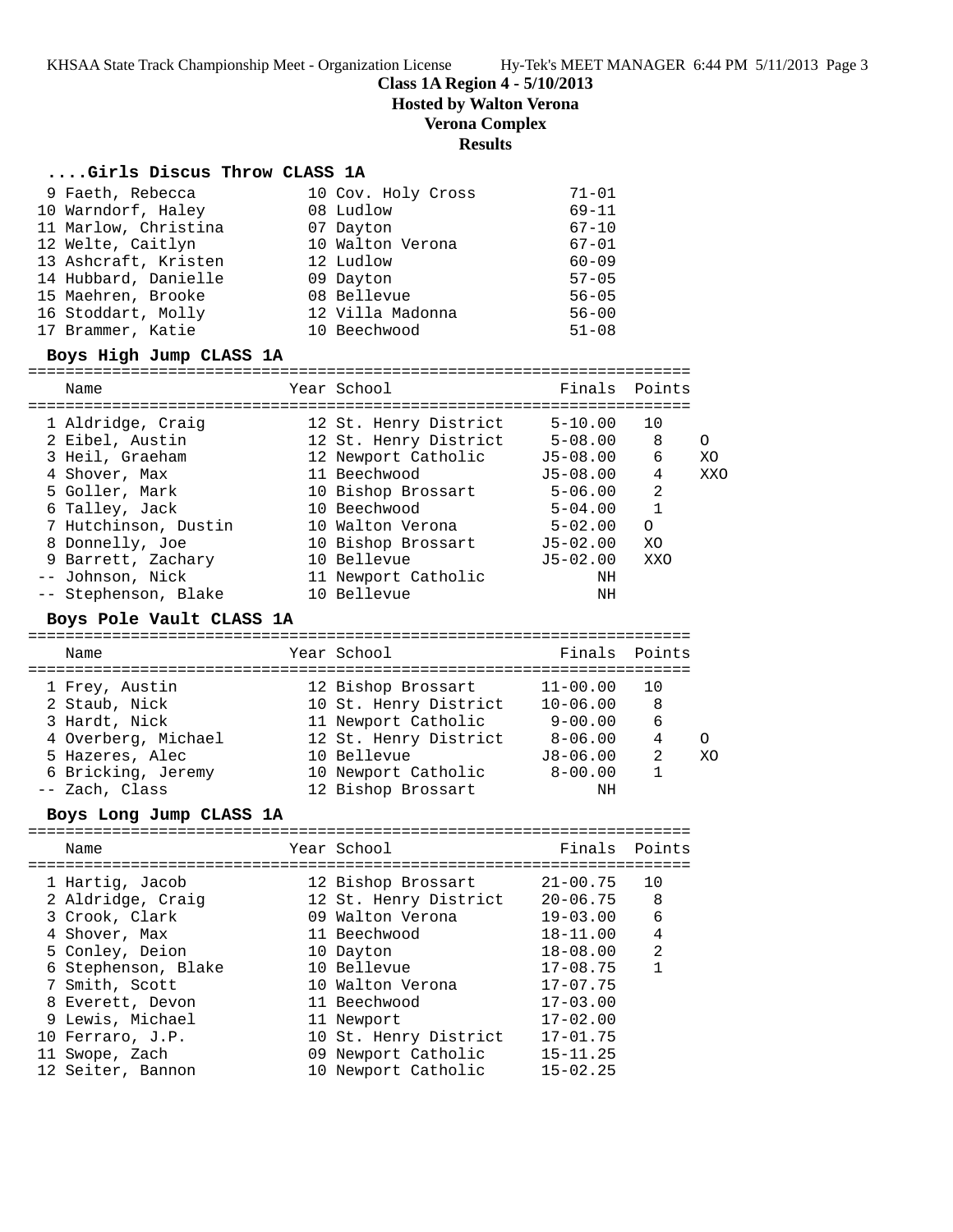## **Class 1A Region 4 - 5/10/2013**

**Hosted by Walton Verona**

## **Verona Complex**

#### **Results**

| Boys Long Jump CLASS 1A |             |              |
|-------------------------|-------------|--------------|
| 13 Cooper, Jacob        | 08 Ludlow   | 14-07.25     |
| 14 Brinker, Jeffrey     | 08 Bellevue | $14 - 03.00$ |

**Boys Triple Jump CLASS 1A**

| Name                 | Year School           | Finals       | Points |
|----------------------|-----------------------|--------------|--------|
| 1 Hartig, Jacob      | 12 Bishop Brossart    | $41 - 05.50$ | 10     |
| 2 Heil, Graeham      | 12 Newport Catholic   | $41 - 02.50$ | 8      |
| 3 Aldridge, Craig    | 12 St. Henry District | $40 - 08.75$ | 6      |
| 4 Stanley, Jashawn   | 11 Newport            | $39 - 06.00$ | 4      |
| 5 Berkemeyer, Drew   | 11 Bishop Brossart    | $39 - 05.00$ | 2      |
| 6 Shover, Max        | 11 Beechwood          | $38 - 09.00$ | 1      |
| 7 Ferraro, J.P.      | 10 St. Henry District | $37 - 02.50$ |        |
| 8 Smith, Scott       | 10 Walton Verona      | $36 - 02.50$ |        |
| 9 Lewis, Michael     | 11 Newport            | $35 - 11.50$ |        |
| 10 Isbell, Tony      | 10 Bellevue           | $35 - 04.50$ |        |
| 11 Lane, Cameron     | 12 Beechwood          | $34 - 11.00$ |        |
| 12 Seiter, Bannon    | 10 Newport Catholic   | $34 - 01.25$ |        |
| 13 Connelly, Brendan | 12 Covington Latin    | $33 - 06.00$ |        |
| 14 Crook, Clark      | 09 Walton Verona      | $32 - 05.50$ |        |
| 15 Brinker, Jeffrey  | 08 Bellevue           | $28 - 10.00$ |        |

#### **Boys Shot Put CLASS 1A**

=======================================================================

| Name<br>=================================== | Year School<br>===================================== | Finals       | Points       |
|---------------------------------------------|------------------------------------------------------|--------------|--------------|
| 1 Evans, Chad                               | 12 Beechwood                                         | 48-04.00     | 10           |
| 2 Rust, Elliot                              | 12 Newport Catholic                                  | 45-03.00     | 8            |
| 3 Martin, Matt                              | 12 St. Henry District                                | 44-10.50     | 6            |
| 4 Cawley, Kevin                             | 11 St. Henry District                                | 42-00.00     | 4            |
| 5 Davis, Wolfgang                           | 12 Walton Verona                                     | $41 - 09.25$ | 2            |
| 6 Haire, Nick                               | 12 Bellevue                                          | $40 - 06.50$ | $\mathbf{1}$ |
| 7 Joseph, Dominick                          | 10 Newport                                           | $39 - 09.00$ |              |
| 8 Macejko, Joe                              | 11 Beechwood                                         | $35 - 00.50$ |              |
| 9 Anderson, Andre                           | 10 Newport                                           | $34 - 07.00$ |              |
| 10 Day, Mitchell                            | 12 Villa Madonna                                     | $34 - 00.00$ |              |
| 11 Piceno, Daniel                           | 12 Bellevue                                          | $33 - 05.00$ |              |
| 12 Burns, Tom                               | 12 Bishop Brossart                                   | $33 - 00.00$ |              |
| 13 Moran, John                              | 12 Calvary Christian                                 | $32 - 11.00$ |              |
| 14 Twehues, Robby                           | 10 Bishop Brossart                                   | $31 - 11.00$ |              |
| 15 Baker, Evan                              | 12 Ludlow                                            | $31 - 07.25$ |              |
| 16 Osburg, Parker                           | 09 Newport Catholic                                  | $30 - 03.00$ |              |
| 17 Fruitnich, James                         | 12 Cov. Holy Cross                                   | $30 - 02.00$ |              |
| 18 Readnour, Nicholas                       | 10 Covington Latin                                   | $28 - 04.00$ |              |
| 19 Czechorski, Travis                       | 12 Walton Verona                                     | $27 - 04.75$ |              |
| 20 Hannigan, Tom                            | 09 Cov. Holy Cross                                   | $22 - 05.50$ |              |
| -- Schoultheis, Noah                        | 11 Dayton                                            | FOUL         |              |
| Boys Discus Throw CLASS 1A                  |                                                      |              |              |

# ======================================================================= Name The Year School Team Points Points =======================================================================

1 Joseph, Dominick 10 Newport